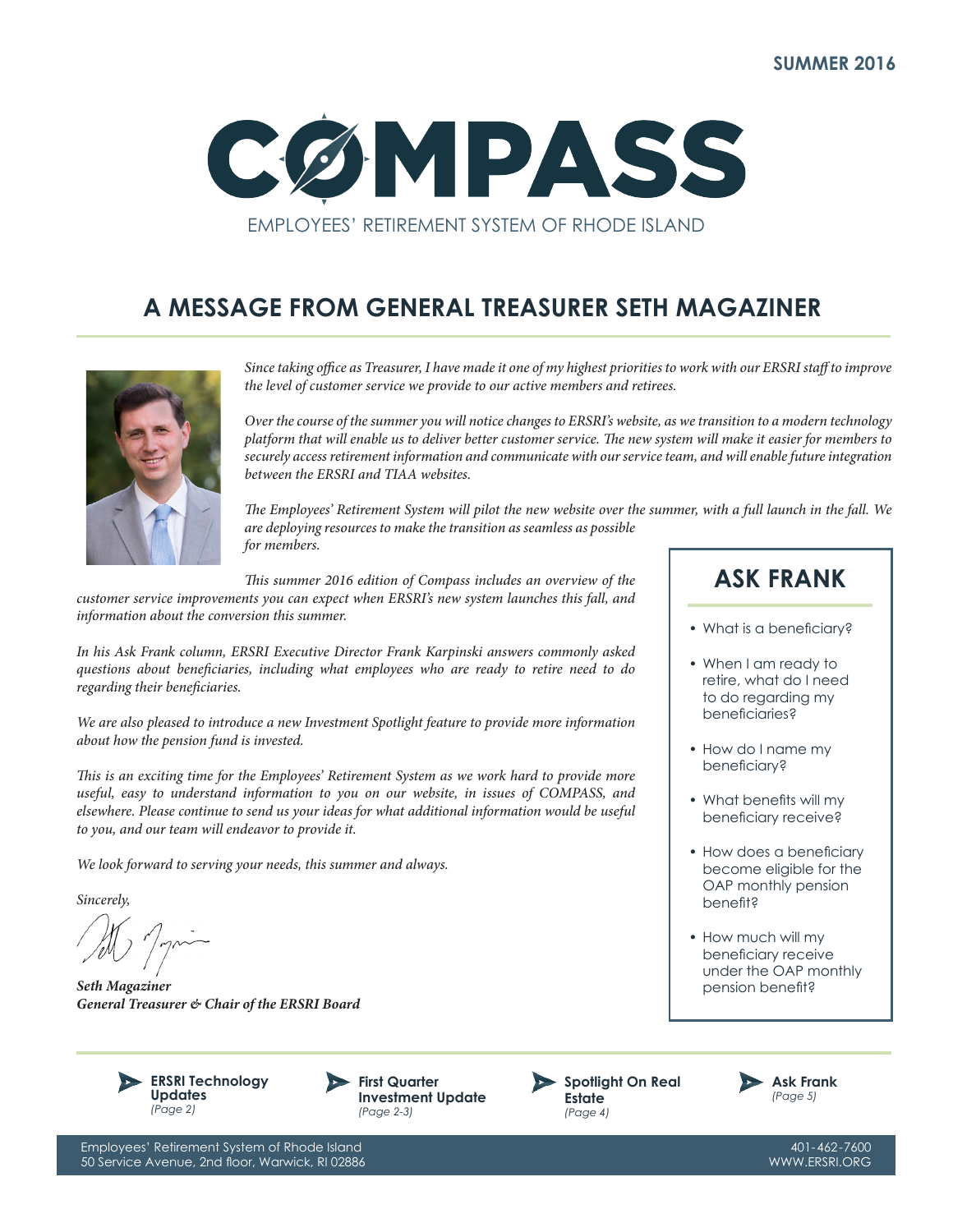## **ERSRI TECHNOLOGY UPDATES**

The Employees' Retirement System of Rhode Island is completing the third and final phase of a multi-year upgrade of its computer system. The final phase will implement a modern technology platform that will enable us to deliver better customer service, including a new website for members that will launch in early fall.

The new system includes an enhanced Customer Relationship Management tool, which will enable ERSRI staff to deliver better service to our members. Our counselors will now have the ability to monitor and reduce wait times on service calls, and log every customer interaction so that members don't have to provide the same information every time they call.

The new system will also include a new, easy to use benefit estimate tool, a more streamlined way to ask questions and interact with our service team, and the ability to download retirement packages and other forms through the website.

The new system will allow for future integration between ERSRI and TIAA websites, so that members can see both their defined benefit and defined contribution information in one place.

## **FIRST QUARTER INVESTMENT UPDATE**

The ERSRI portfolio achieved positive performance in the first quarter of 2016, earning \$57.3 million of investment gains despite a challenging market environment.

It was a particularly volatile quarter, as both U.S. and global stock indexes fell sharply in January and February before rebounding in March. The strongest performing parts of the portfolio for the first three months of the year were private equity, which returned 4.4%, and inflation-linked bonds, which returned 3.6%. Hedge funds underperformed, losing 2.8%.

While investment performance was positive for the quarter overall, the portfolio underperformed its benchmarks in recent months. The State Investment Commission, at Treasurer Magaziner's recommendation, recently voted to conduct a thorough review of pension investments to explore possible areas of improvement.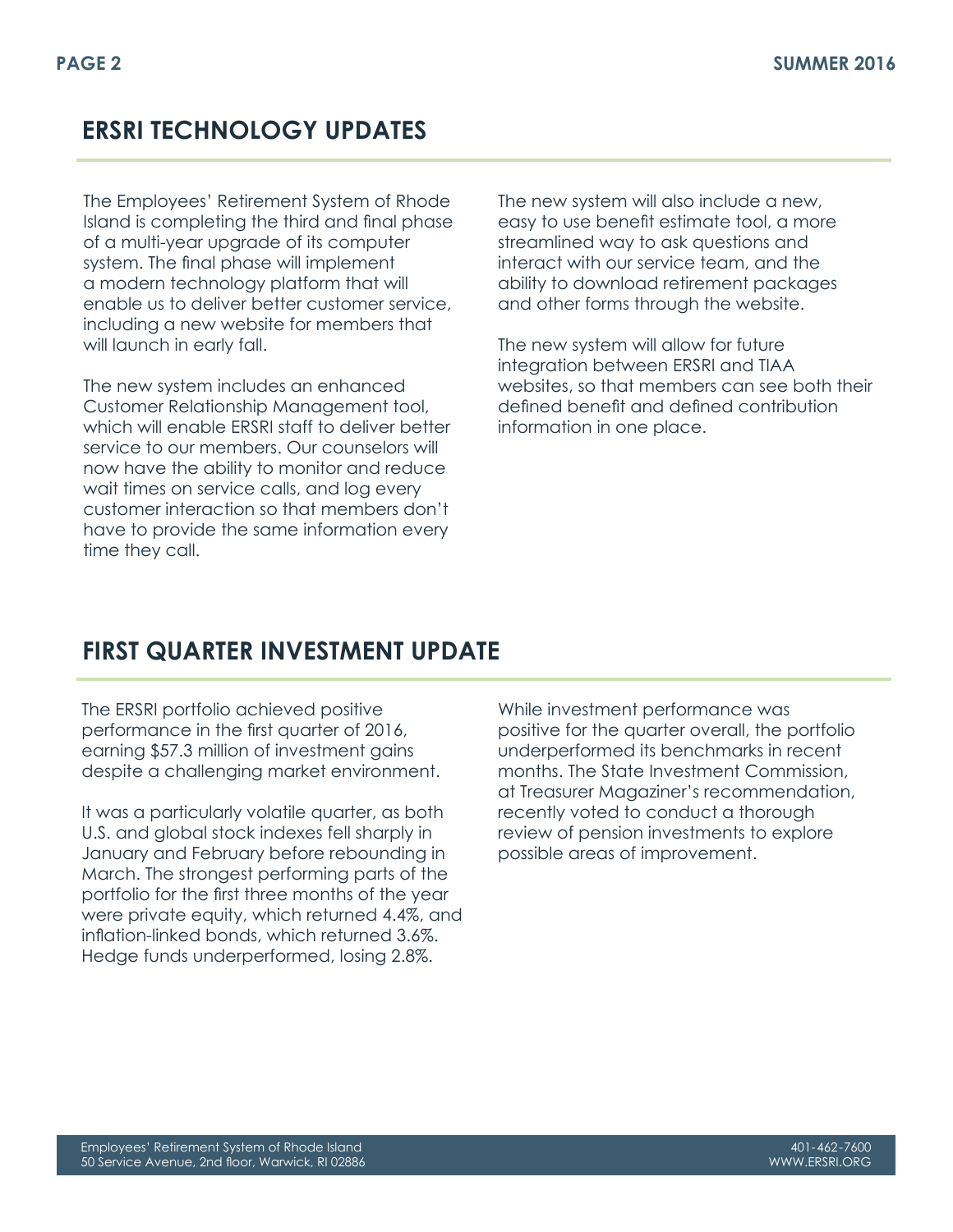# **INVESTMENT UPDATE (CONT.)**





Employees' Retirement System of Rhode Island 50 Service Avenue, 2nd floor, Warwick, RI 02886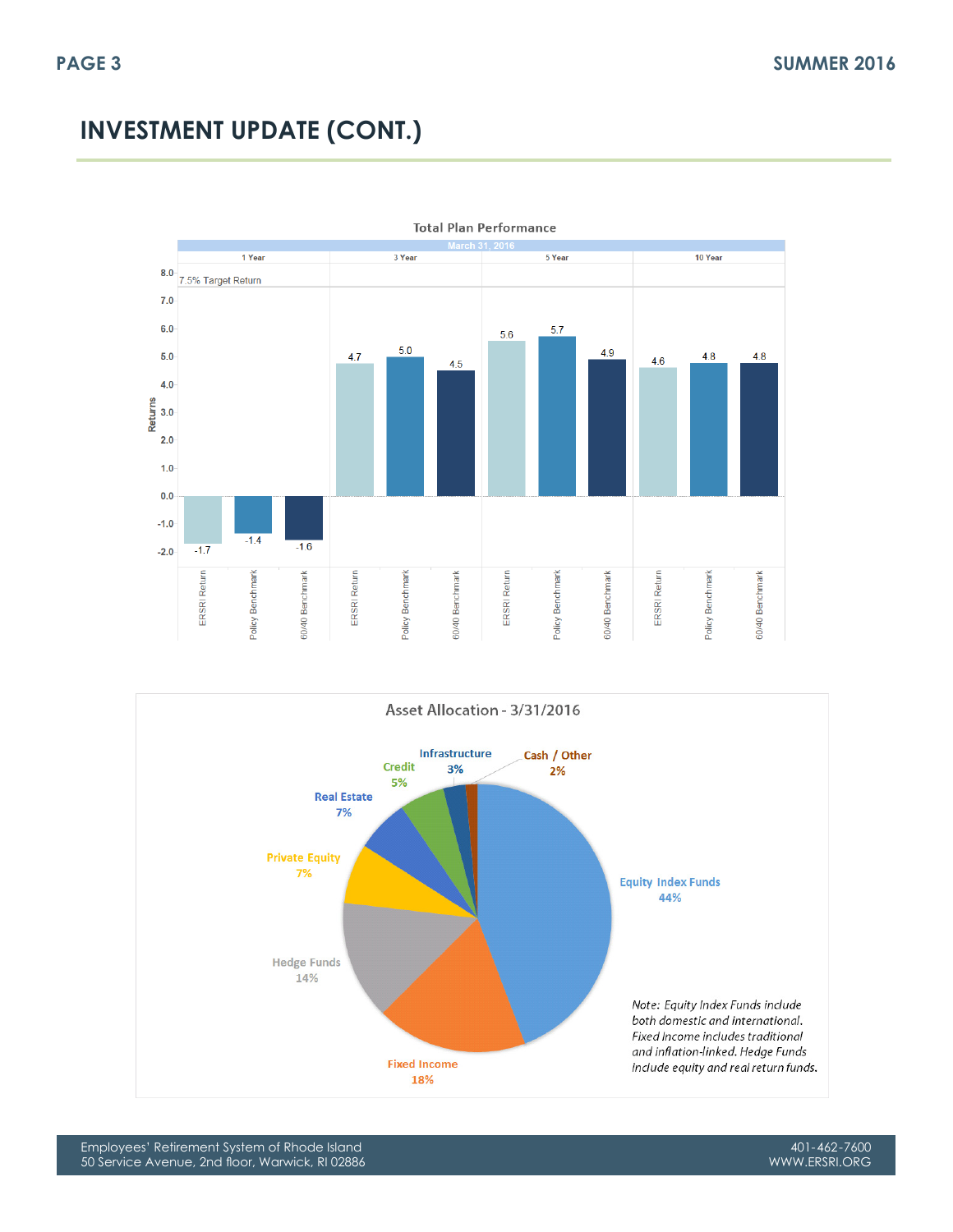# **SPOTLIGHT ON REAL ESTATE**

#### **The Employees' Retirement System of Rhode Island**

(ERSRI)'s real estate funds acquire, manage, earn income from, and sell physical properties, including office, retail, apartment and industrial buildings, as well as other more specialized property types.

The primary goals of this asset class are to provide income, risk-adjusted total returns, and diversification.

#### **INVESTMENT PERFORMANCE**

Real estate was the Rhode Island pension fund's best performing asset class in 2015, earning 14.2% as global stock markets fell by -2.4%. Rhode Island's real estate also beat its benchmark, the NFI-ODCE real estate index, by 1 percentage point in 2015. Real estate has been the Rhode Island pension fund's best-performing asset class over the past three years, earning an average annual return of 10.5%, and over the past five years, earning an average annual return of 10.9% as of March 31, 2016.

#### **DIVERSIFICATION**

ERSRI invests in real estate as part of a diversified investment strategy designed to achieve positive returns when the market does well, and avoid sharp losses when the market falls. Real estate helps diversify the portfolio by offering income generation and inflation protection, as well as the potential for capital appreciation.

Real estate's performance in a diversified portfolio enabled Rhode Island's pension fund to avoid major investment losses and beat both of the fund's major benchmarks in 2015.\* Real estate at quarter's end comprised 6.4% of the pension fund, with a market value of \$479 million.

\* Policy benchmark and a basic asset allocation (60% equities/40% bonds)

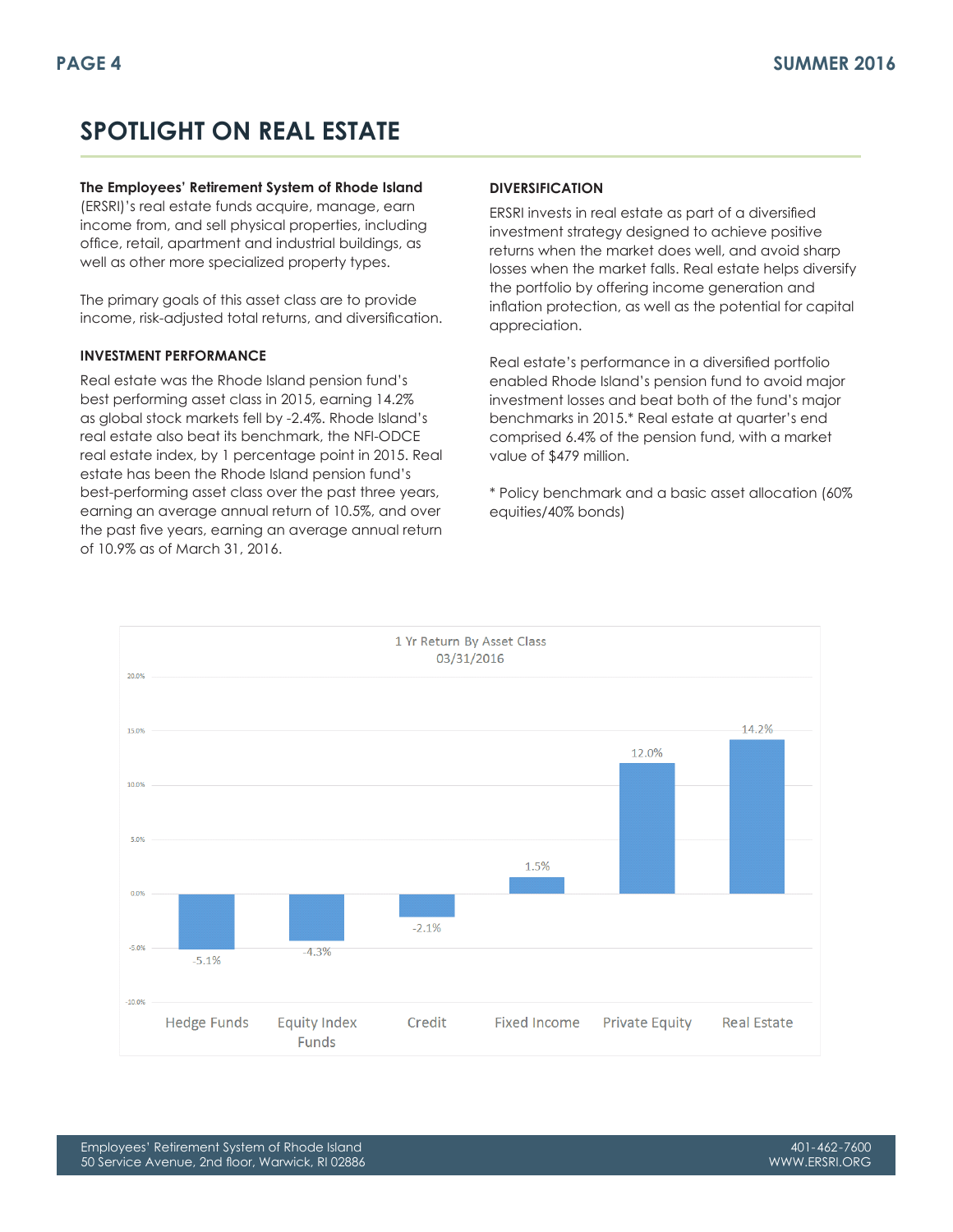## **ASK FRANK**

### **• What is a beneficiary?**

A beneficiary is a person entitled to certain cash benefits in the event of your death. You can name more than one beneficiary, as well as multiple contingent beneficiaries who will only receive a benefit if your primary beneficiary dies before you.

### **• When I am ready to retire, what do I need to do regarding my beneficiaries?**

We strongly encourage all ERSRI members update your beneficiary **before** you come in to meet with a retirement counselor. Please note that if you change your beneficiary with your employer, you must also update your beneficiary with ERSRI.

When you retire, you will choose from several pension payment options, including two options that enable your beneficiary to receive a monthly benefit after your death. ERSRI needs to know your beneficiary's age in order to calculate estimates of these pension payment options.

You can also run a benefit estimate by logging in to your secure online retirement account at www. ersri.org.

### **• How do I name my beneficiary?**

To name your beneficiary, please visit www. ersri.org to download, complete and return a **Beneficiary Designation** form. If you can't download the form, please call the ERSRI Customer Service Center at (401) 462-7600 and we will mail a form to you. The ERSRI Customer Service Center is open Monday through Friday 8:30 a.m. until 4 p.m.

If you want to add an organization as a beneficiary, you must give all the necessary information including the organization's name, benefit category, benefit type and organization tax identification number.



Frank J. Karpinski, ERSRI Executive Director

Completed Beneficiary Designation forms should be mailed to:

Employees' Retirement System of Rhode Island 50 Service Avenue Warwick, RI 02886

You can also fax the completed form to ERSRI at (401) 462-7691

### **• What benefits will my beneficiary receive?**

All beneficiaries receive a **death benefit** up to \$16,000, based on your years of service and whether you were an active employee or a retiree at the time of death. If you were still employed at the time of your death, your beneficiary will get a death benefit of \$800 for every full year of your service, up to a maximum \$16,000.

The death benefit that your beneficiary receives goes down 25 percent each year after you retire, to a minimum of \$4,000.

If you are an active member still working for an ERSRI employer at the time of your death, your beneficiary will also receive **either a refund of the contributions you made to your pension during your employment, or a monthly pension benefit** – if they are eligible. This monthly pension benefit is called Optional Annuity Protection (OAP).